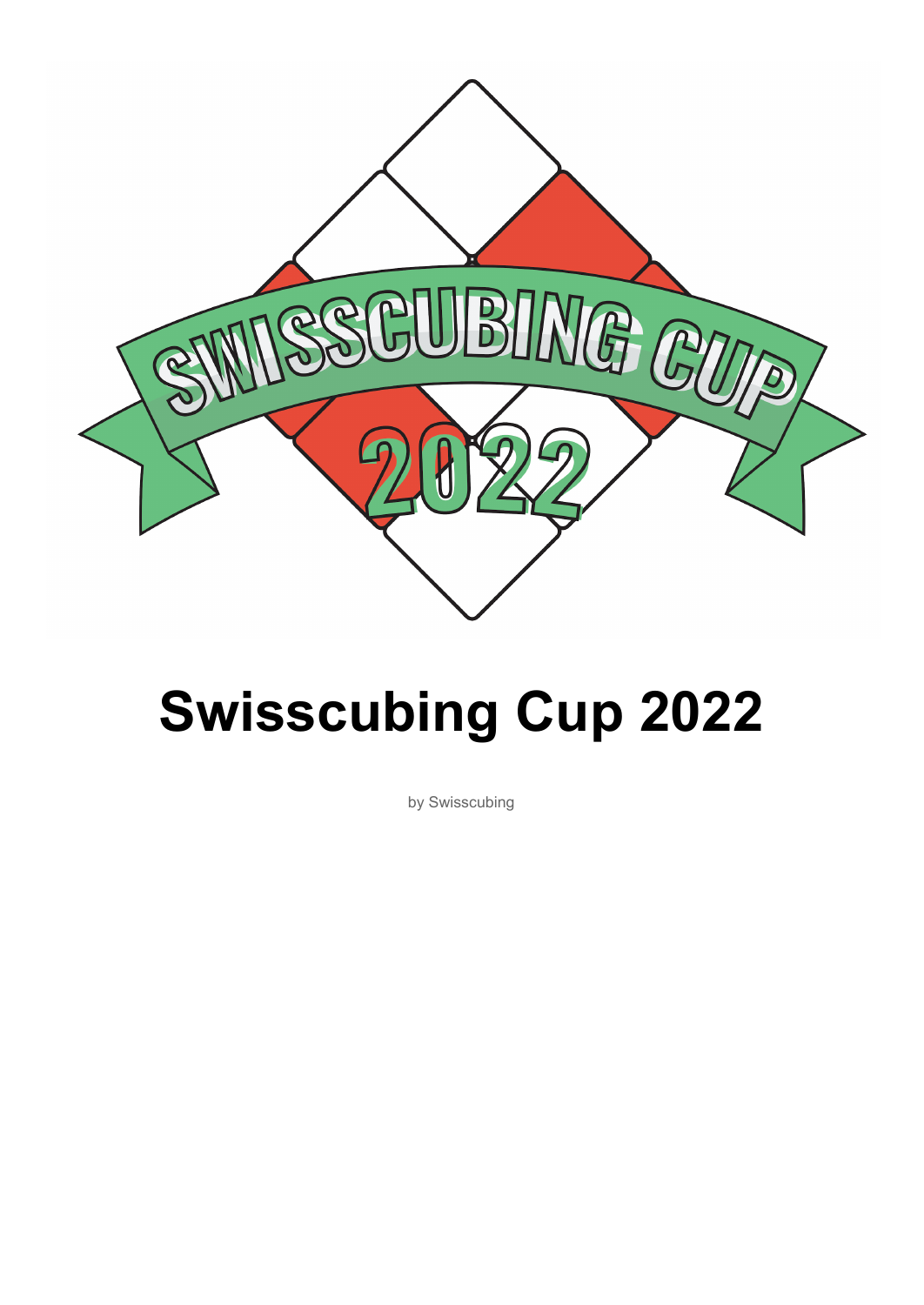# **Organization**

# *Organization*

*The Swisscubing Cup 2022* is organized by Swisscubing [\(http://swisscubing.ch](http://swisscubing.ch)).

# *Time and place*

The *Swisscubing Cup 2022* consists of the following six competitions:

| 19. / 20. March 2022  | Swisscubing Cup I - 2022            | <b>Trogen TR</b> |  |
|-----------------------|-------------------------------------|------------------|--|
| 9. / 10. April 2022   | Swisscubing Cup II - 2022           | Bern, BE         |  |
| 2. / 3. July 2022     | Swisscubing Cup III - 2022          | <b>Tessin</b>    |  |
| 20. / 21. August 2022 | Swisscubing Cup IV - 2022           | Schwyz           |  |
| 8. / 9. October 2022  | Swisscubing Cup V - 2022            | Südwestschweiz   |  |
| 3. / 4. December 2022 | <b>Swisscubing Cup Final - 2022</b> | <b>Zürich</b>    |  |

# *Process*

The *Swisscubing Cup 2022* is divided into two phases: the qualification and the final.

#### **Qualification**

The five competitions before the final are the qualification. In the qualification phase competitors gain points, and the best 12 competitors qualify to the final.

#### **Final**

In the Swisscubing Cup Final 2022 the best 12 competitors compete to win the title.

If somebody from the top-12 can't compete, the next competitor will replace them given he's in the top-20 and registered for the Swisscubing Cup Final 2022.

In the final, everybody is allowed to compete, but only the finalists can win prizes.

As a tiebreaker the amount of attended Swisscubing Cup 2022 competitions followed by the amount of successful solves is used.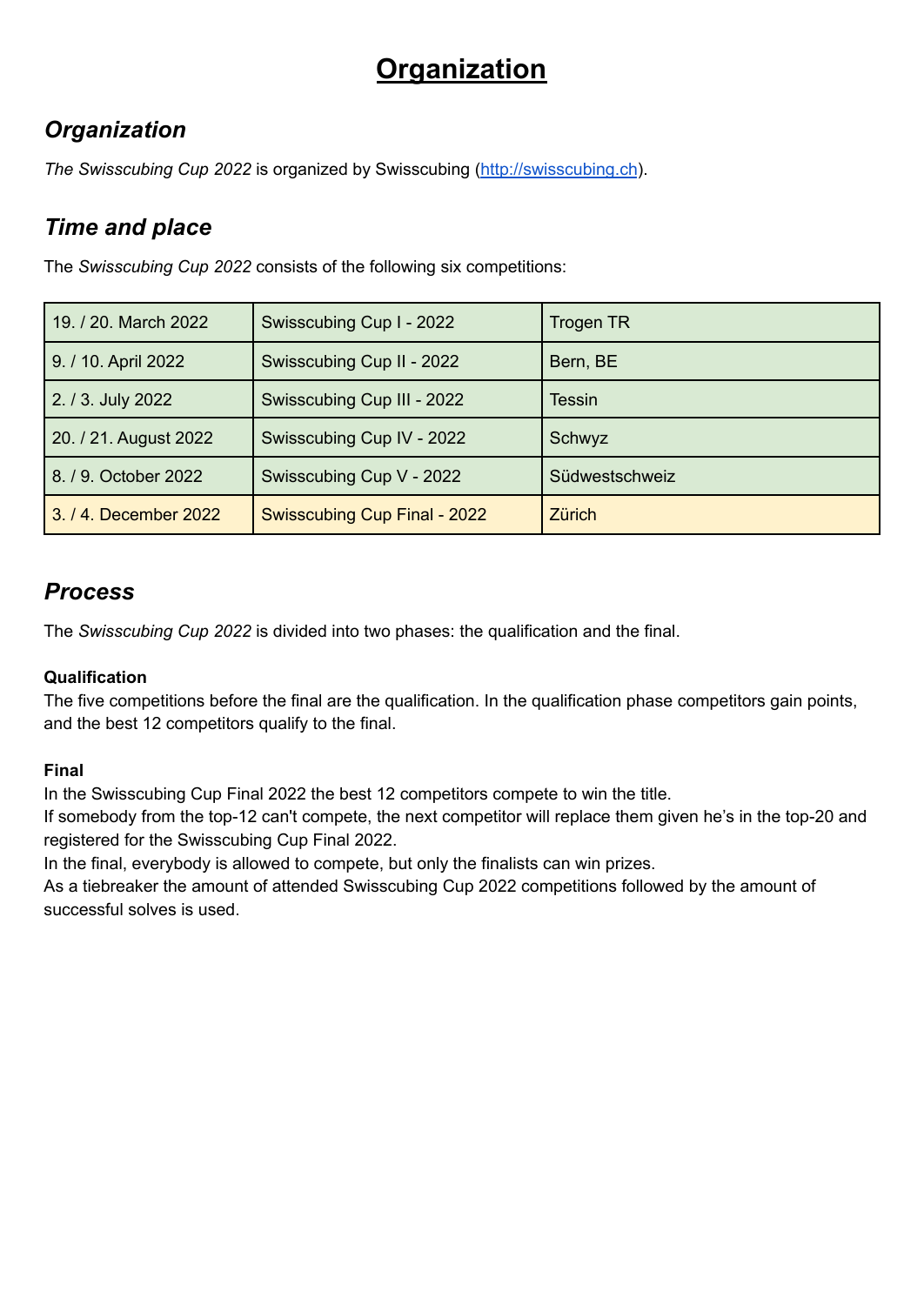# **Events**

A *Swisscubing Cup 2022* qualification competition consists of 8 basic events and 2 special events. The basic events will be held at every competition, the special events will be held only at one of the 5 qualification competitions and once in the final.

|                          | <b>Basic events (will be held at every competition)</b> |  |
|--------------------------|---------------------------------------------------------|--|
| ۰.                       | 2x2                                                     |  |
| $\sim$                   | 3x3                                                     |  |
| $\sim$ .                 | 3x3 OH                                                  |  |
| $\overline{\phantom{0}}$ | 3x3 BLD                                                 |  |
|                          | 4x4                                                     |  |
|                          | 5x5                                                     |  |

**Pyraminx** 

*Special events (once in qualification / once in the final)*

- 6x6
- 7x7
- Clock
- Square-1
- **Megaminx**
- 4BLD
- 5BLD
- MBLD
- FMC
- **Skewb**

### **Number of rounds**

#### **Qualification**

At the qualification competitions there will be 2 rounds of every event (regardless of whether it is a main or a special event). The following events are the exceptions:

- 3x3 (3 rounds per competition)
- MBLD (2 attempts)
- 5BLD (3 attempts)
- 4BLD (3 attempts)
- FMC (3 attempts)

#### **Final**

In the final there will be one round of every event.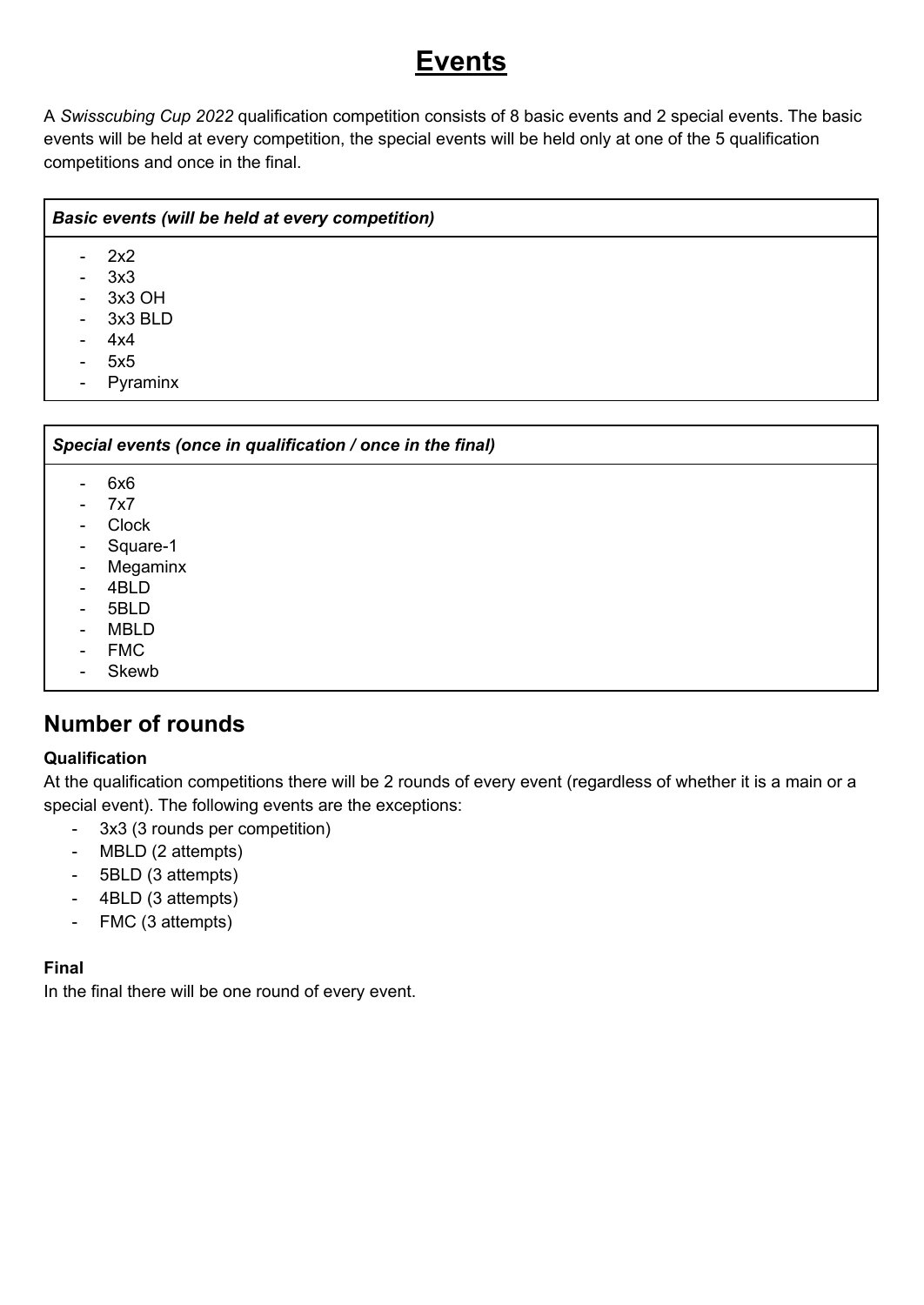# **Ranking**

# **Points**

| <b>Place</b>  | 4<br> | ٠. | າ<br>J.                        | 4. | Э. | o. | . . | ο. | J, | IV. |
|---------------|-------|----|--------------------------------|----|----|----|-----|----|----|-----|
| <b>Points</b> | 25    | 18 | $\overline{\phantom{0}}$<br>15 | 12 | 10 |    |     |    |    |     |

The decisive placement is the one in the **last round** of the event. A top-10 placement with a DNF result won't give any points. Example: 6th place in 5BLD with DNF  $\rightarrow$  0 points.

# **Multiplicator**

#### **Qualification**

| <b>Event</b>  | <b>Multiplicator</b> |  |
|---------------|----------------------|--|
| Main event    | x1.0                 |  |
| 3x3           | x1.5                 |  |
| Special event | x2.0                 |  |

Example: 4th place in  $3x3 \rightarrow 12$  points x  $1.5 = 18$  points

Example: 7th place in Square-1  $\rightarrow$  6 points x 2.0 = 12 points

#### **Final**

| Event      | <b>Multiplicator</b> |  |
|------------|----------------------|--|
| All events | x1.0                 |  |

## **Where can I see the ranking?**

The ranking will be kept up to date on [www.swisscubing.ch](http://www.swisscubing.ch).